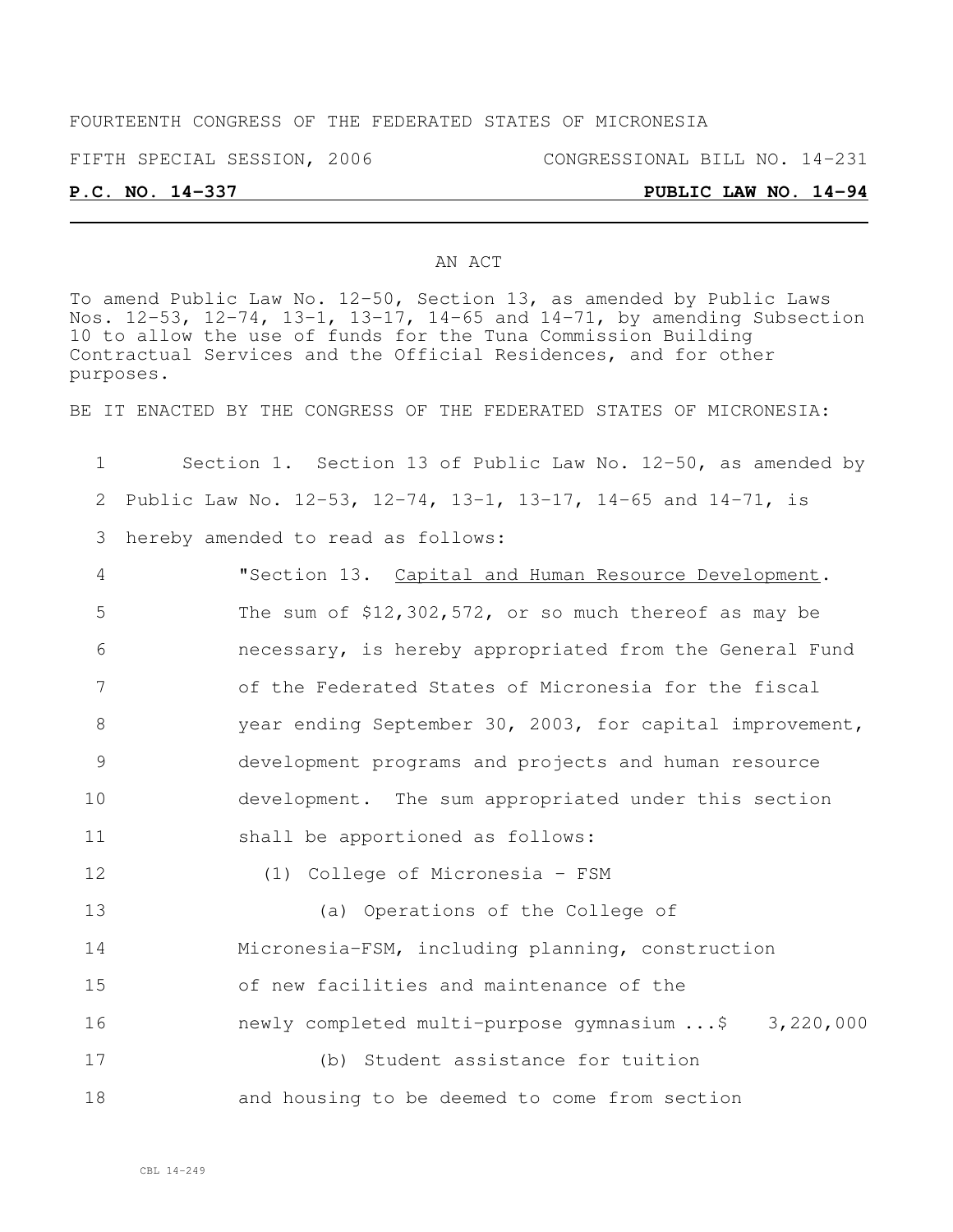| 1             | $216(a)$ (3) of the Compact of Free Association |          |
|---------------|-------------------------------------------------|----------|
| $\mathbf{2}$  | PROVIDED that only students maintaining         |          |
| 3             | a passing grade point average will be eligible  |          |
| 4             | to receive these grants \$ 475,000              |          |
| 5             | (c) COM-FSM National Campus Standby             |          |
| 6             | Generator                                       | $-0-$    |
| 7             | (d) COM-FSM National Campus Well                |          |
| 8             | Drilling to be deemed to come from the capital  |          |
| $\mathcal{G}$ | Account funds available under section 211       |          |
| 10            | of the Compact of Free Association              | 30,000   |
| 11            | (e) FSM Fisheries and Maritime                  |          |
| 12            |                                                 | 700,000  |
| 13            | (2) Post-Secondary Educational Assistance       |          |
| 14            | to be deemed to come from section $216(a)$ (3)  |          |
| 15            | of the Compact of Free Association              |          |
| 16            | (a) Kosrae State                                | 283, 411 |
| 17            | (b) Pohnpei State                               | 639,693  |
| 18            | (c) Chuuk State                                 |          |
| 19            | (ii) GPA-based Scholarships,                    |          |
| 20            | PROVIDED THAT the Department of Finance and     |          |
| 21            | Administration of the Federated States of       |          |
| 22            | Micronesia office in Chuuk shall issue any      |          |
| 23            | funds directly to the respective                |          |
| 24            | scholarship recipient                           | 140,000  |
| 25            | (iii) Grants, PROVIDED THAT the                 |          |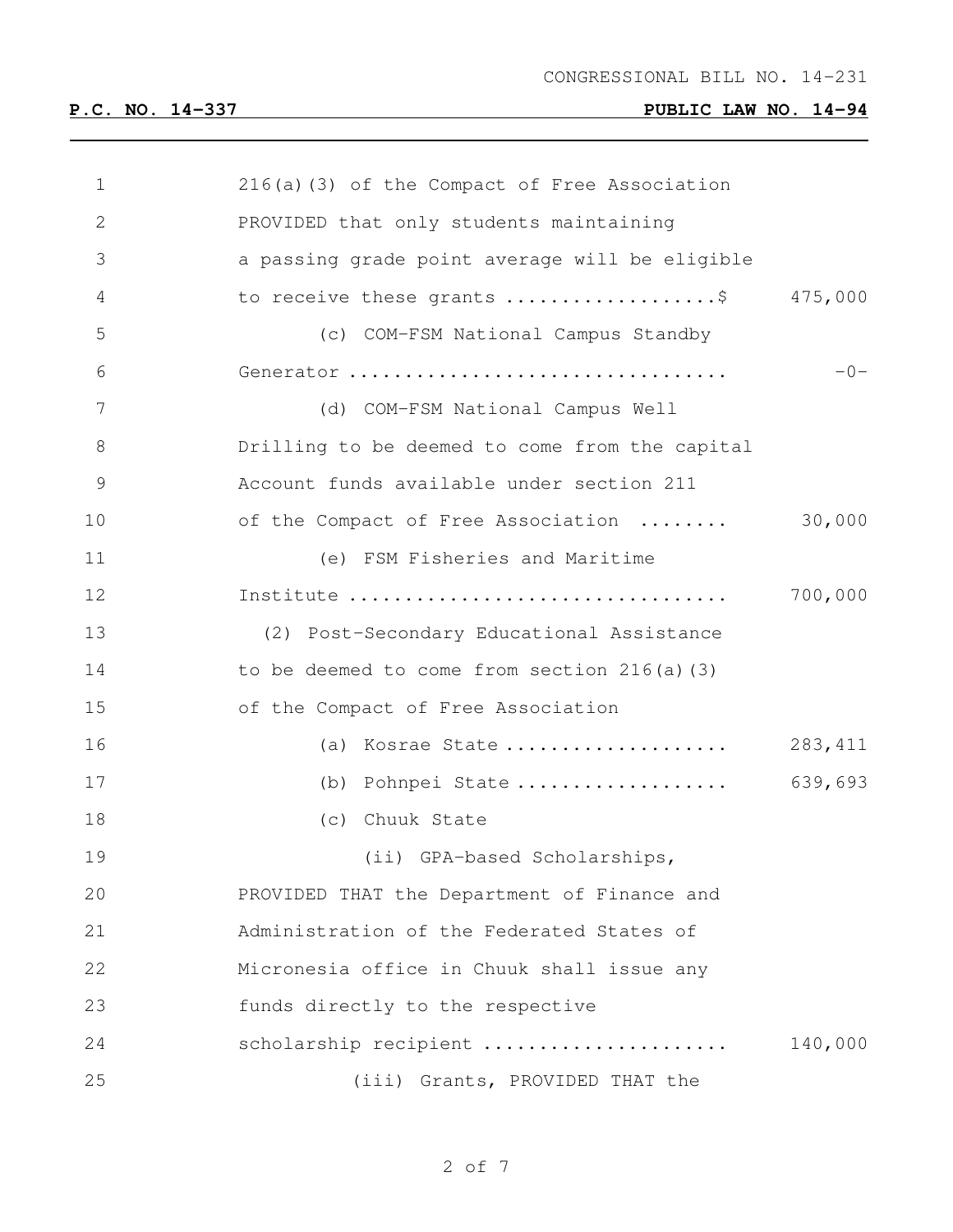| 1  | Department of Finance and Administration        |         |
|----|-------------------------------------------------|---------|
| 2  | of the Federated States of Micronesia office in |         |
| 3  | Chuuk shall issue any funds directly to the     |         |
| 4  | respective scholarship grant recipient \$       | 773,886 |
| 5  | (d) Yap State                                   |         |
| 6  | (i) Post-Secondary Educational                  |         |
| 7  | assistance                                      | 262,210 |
| 8  | (ii) Scholarships grants for                    |         |
| 9  | Yapese students, with the following conditions: |         |
| 10 | (1) only students maintaining a grade point     |         |
| 11 | average of 2.0 or higher shall be eligible to   |         |
| 12 | receive these grants; (2) taking into           |         |
| 13 | consideration all sources of assistance to      |         |
| 14 | the recipient, no grant funds in excess of      |         |
| 15 | the cost of tuition, room and board shall       |         |
| 16 | be provided to any student; and (3) no more     |         |
| 17 | than \$5,000 of these funds shall be given      |         |
| 18 | to any individual student                       | 95,000  |
| 19 | (e) Graduate Scholarship -                      |         |
| 20 | All States                                      | 100,000 |
| 21 | (3) National Staff Upgrading to be deemed       |         |
| 22 | to come from the capital account funds          |         |
| 23 | available under section 211 of the Compact of   |         |
| 24 | Free Association                                | 50,000  |
| 25 | (4) President's Office Expansion and            |         |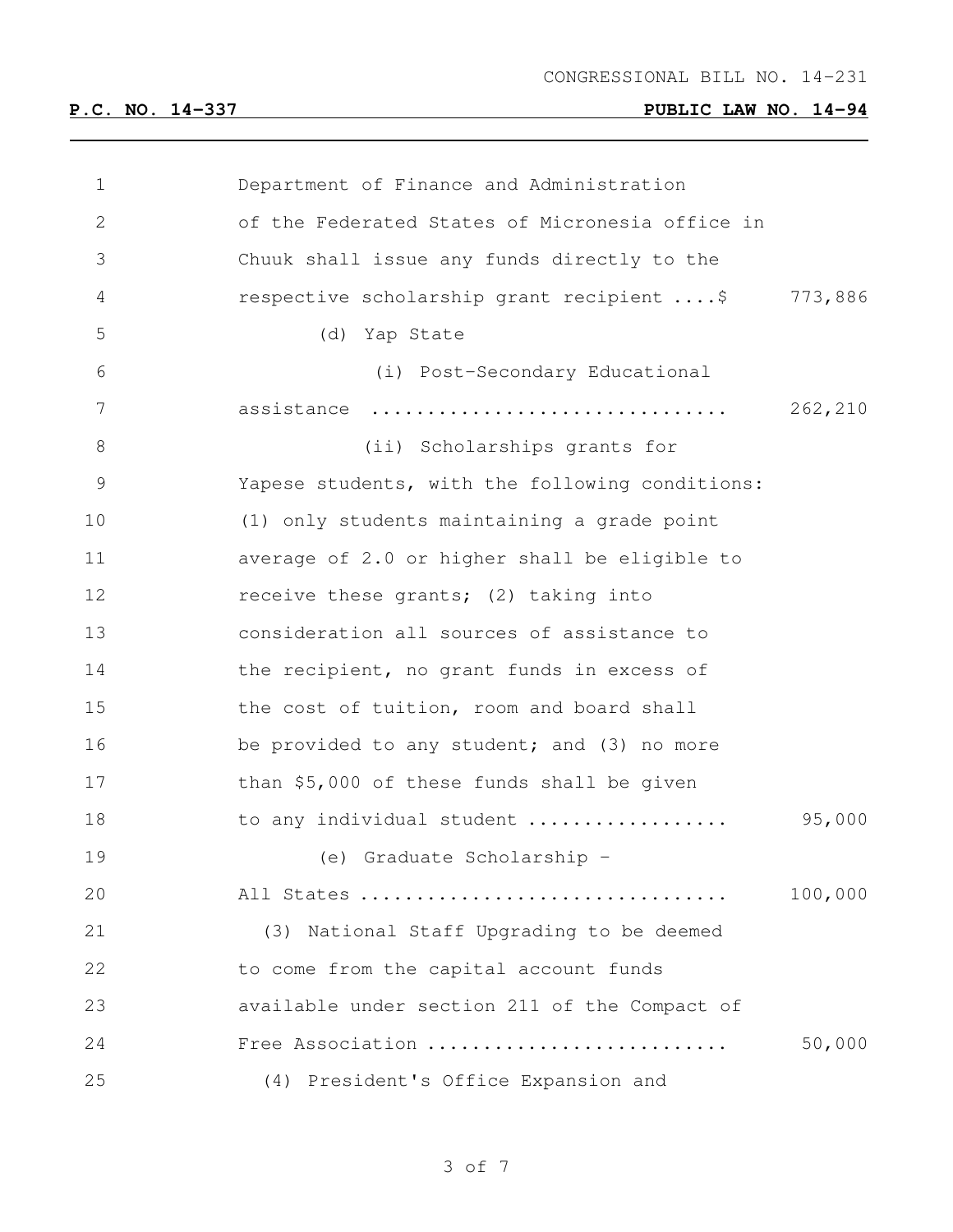| $\mathbf 1$   |                                                | $-0-$     |
|---------------|------------------------------------------------|-----------|
| $\mathbf{2}$  | (5) FSM Visitors Bureau to be deemed to        |           |
| 3             | come from the capital account funds available  |           |
| 4             | under section 211 of the Compact of Free       |           |
| 5             | Association                                    | 378,000   |
| 6             | (6) FSM Development Bank - Business            |           |
| 7             | Development Loan Program to be deemed to come  |           |
| 8             | from the capital account funds available       |           |
| $\mathcal{G}$ | under section 211 of the Compact of            |           |
| 10            | Free Association                               | 1,000,000 |
| 11            | (7) FSM Trust Fund - Account 'S', of which     |           |
| 12            | \$709,640 shall be deemed to come from capital |           |
| 13            | account funds available under section 211,     |           |
| 14            | \$130,506 shall be deemed to come from funds   |           |
| 15            | available under section 214(b), \$1,094,573    |           |
| 16            | shall be deemed to come from funds available   |           |
| 17            | under section $215(a)(2)$ , \$8,000 shall be   |           |
| 18            | deemed to come from funds available under      |           |
| 19            | section 215(b)(2) and \$346,462 shall be       |           |
| 20            | deemed to come from funds available under      |           |
| 21            | section 221(b) of the Compact of Free          |           |
| 22            | Association                                    | 3,000,000 |
| 23            | (8) FSM Household Income and Expenditure       |           |
| 24            |                                                | $-0-$     |
| 25            | (9) M.S. Caroline Voyager Dry-docking to       |           |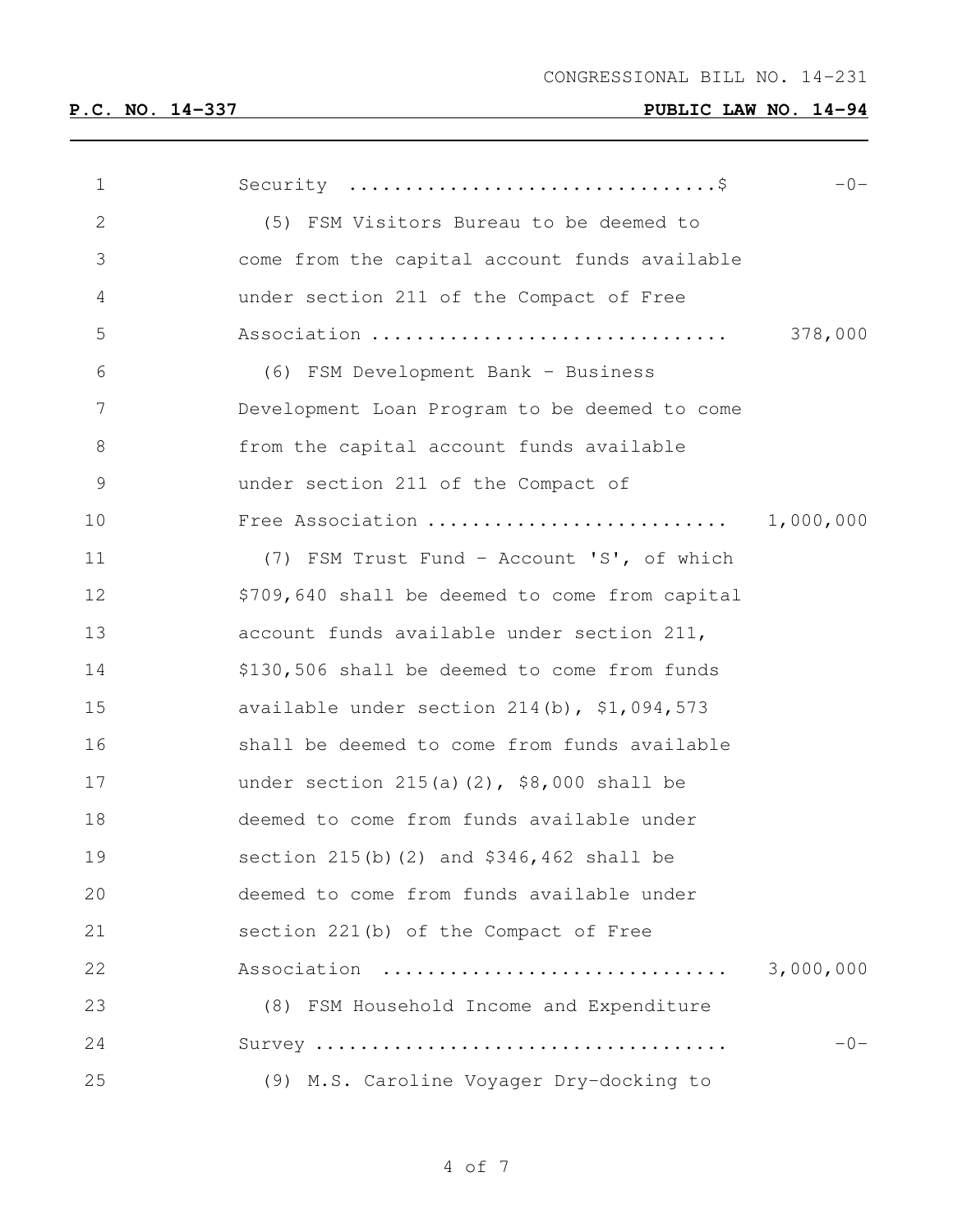| $\mathbf 1$ | be deemed to come from the capital account           |         |
|-------------|------------------------------------------------------|---------|
| 2           | funds available under section 211 of the             |         |
| 3           | Compact of Free Association \$                       | 510,000 |
| 4           | (10) Tuna Commission Building                        |         |
| 5           | Contractual Services and Official Residences         | 142,000 |
| 6           | (11) EMPAT Phase III, \$64,000 of which              |         |
| 7           | shall be deemed to come from funds available         |         |
| $8\,$       | under section 216(a)(3) of the Compact of Free       |         |
| $\mathsf 9$ | Association                                          | 117,703 |
| 10          | $(12)$ 3 <sup>rd</sup> Convention of the FSM Coastal |         |
| 11          | Fisheries Consortium                                 | 12,239  |
| 12          | (13) FSM Capitol Complex Infrastructure              |         |
| 13          |                                                      | $-0-$   |
| 14          | (14) FSM Public Defender Office Expansion            |         |
| 15          | (Pohnpei Office) to be deemed to come from the       |         |
| 16          | capital account funds available under section        |         |
| 17          | 211 of the Compact of Free Association               | 45,000  |
| 18          | (15) FSM Judiciary Branch Office Renovation          |         |
| 19          | (Chuuk and Yap) to be deemed to come from the        |         |
| 20          | capital account funds available under section        |         |
| 21          | 211 of the Compact of Free Association               | 73,430  |
| 22          | (16) Public Auditor's Office Construction            |         |
| 23          | to be deemed to come from the capital account        |         |
| 24          | funds available under section 211 of the             |         |
| 25          | Compact of Free Association \$                       | 80,000  |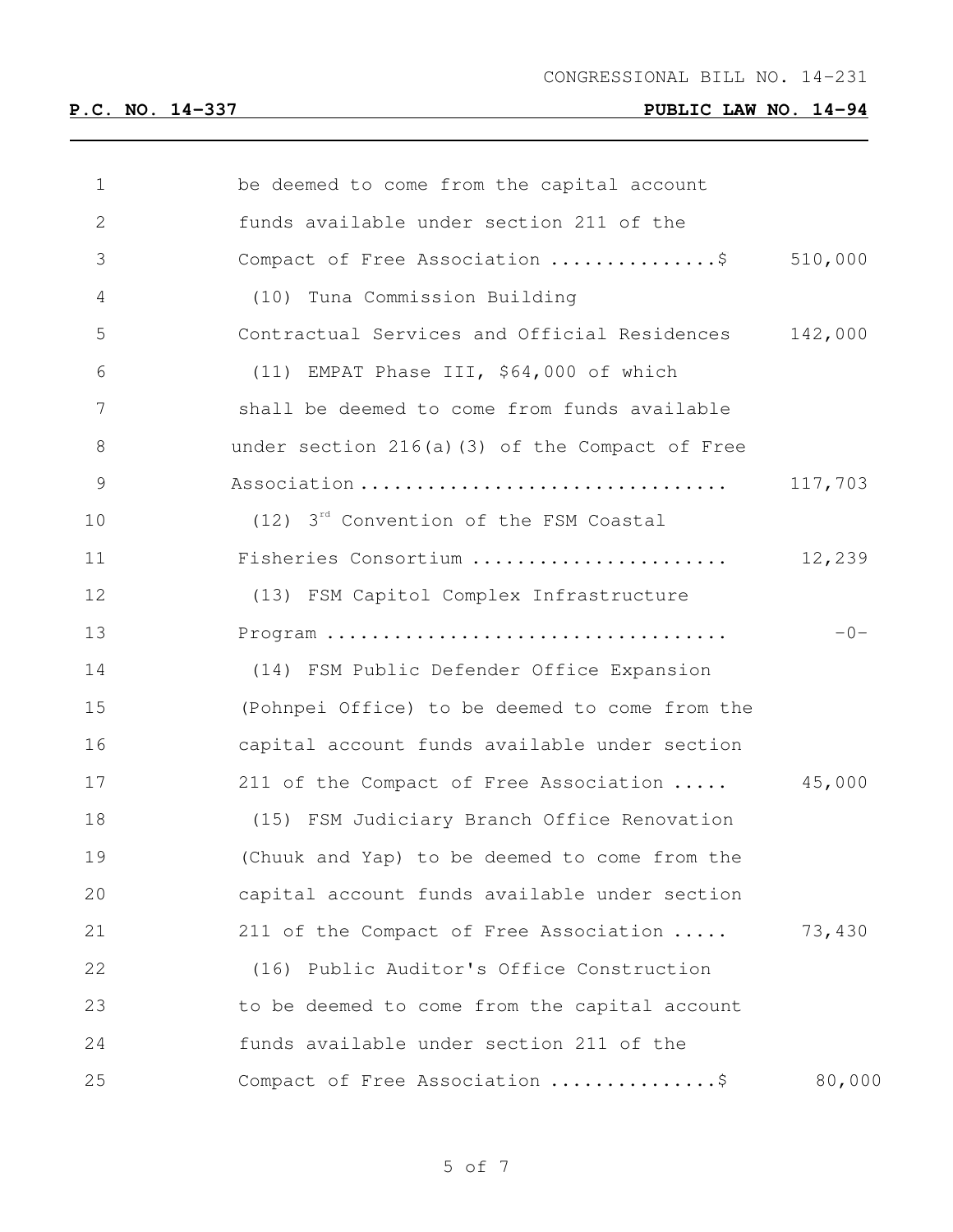| $\mathbf 1$   | (17) Outer Island Airport Projects to be |            |
|---------------|------------------------------------------|------------|
| $\mathbf{2}$  | deemed to come from the capital account  |            |
| 3             | funds available under section 211 of the |            |
| 4             | Compact of Free Association:             |            |
| 5             | (a) Ta Airport                           | 55,000     |
| 6             | (b) Outright Purchase of School Site     |            |
| 7             | for Pattiw Junior High School            | 40,000     |
| 8             | (c) Building materials for Pattiw        |            |
| $\mathcal{G}$ | Junior High                              | 55,000     |
| 10            | (d) POL & Charter                        | 15,000     |
| 11            | (e) Surveying work (Pattiw Junior        |            |
| 12            | High School                              | $10,000$ " |
| 13            |                                          |            |
| 14            |                                          |            |
| 15            |                                          |            |
| 16            |                                          |            |
| 17            |                                          |            |
| 18            |                                          |            |
| 19            |                                          |            |
| 20            |                                          |            |
| 21            |                                          |            |
| 22            |                                          |            |
| 23            |                                          |            |
| 24            |                                          |            |